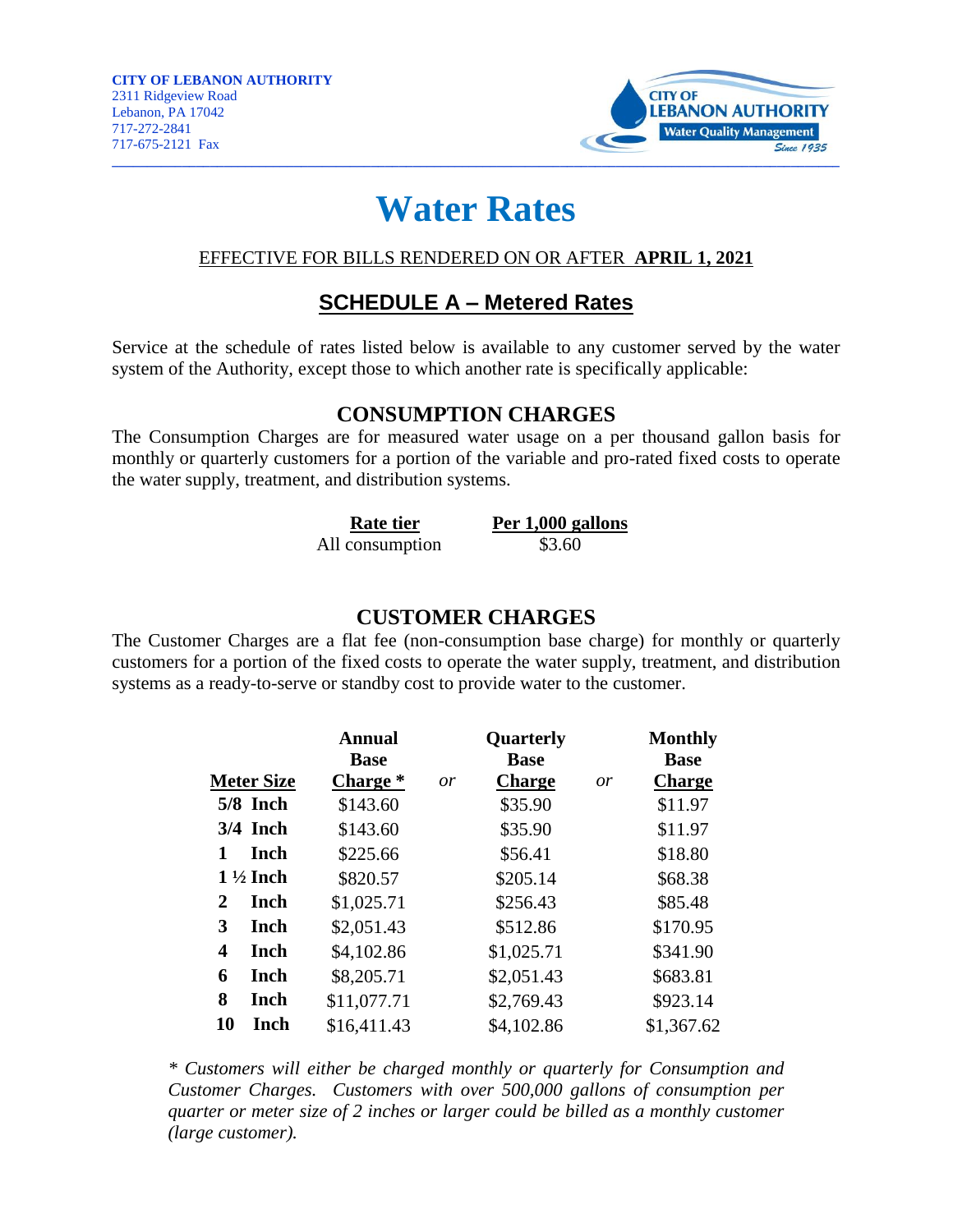## **METERED HYDRANTS AND FIRELINES**

The Metered Fire Charges are a flat fee (non-consumption) for monthly or quarterly customers for a portion of the costs to provide pumps, storage, and oversized watermains to provide a fire flow. These charges are in addition to all Consumption Charges measured by the meter. Cost per private hydrant is in addition to the fire meter charge.

| <b>Hydrant or Meter</b><br><b>Size</b> | <b>Metered</b><br><b>Annual Base</b><br>Charge # | <i>or</i> | <b>Metered</b><br>Quarterly<br><b>Base</b><br><b>Charge</b> | or | <b>Metered</b><br><b>Monthly Base</b><br><b>Charge</b> |
|----------------------------------------|--------------------------------------------------|-----------|-------------------------------------------------------------|----|--------------------------------------------------------|
| <b>Private Fire Hydrants</b>           | \$181.80                                         |           | \$45.45                                                     |    | \$15.15                                                |
| 3/4" fire meter                        | \$7.07                                           |           | \$1.77                                                      |    | \$0.59                                                 |
| 1" fire meter                          | \$11.11                                          |           | \$2.78                                                      |    | \$0.93                                                 |
| $11/2$ " fire meter                    | \$40.40                                          |           | \$10.10                                                     |    | \$3.37                                                 |
| 2" fire meter                          | \$50.50                                          |           | \$12.63                                                     |    | \$4.21                                                 |
| 3" fire meter                          | \$101.00                                         |           | \$25.25                                                     |    | \$8.42                                                 |
| 4" fire meter                          | \$202.00                                         |           | \$50.50                                                     |    | \$16.83                                                |
| 6" fire meter                          | \$404.00                                         |           | \$101.00                                                    |    | \$33.67                                                |
| 8" fire meter                          | \$545.40                                         |           | \$136.35                                                    |    | \$45.45                                                |
| 10" fire meter                         | \$808.00                                         |           | \$202.00                                                    |    | \$67.33                                                |
| 12" fire meter                         | \$1,212.00                                       |           | \$303.00                                                    |    | \$101.00                                               |

#### **UNMETERED HYDRANTS AND FIRELINES**

The Unmetered Fire Charges are a total fee for monthly or quarterly customers for a portion of the costs to provide pumps, storage, and oversized watermains to provide a fire flow. These charges include estimated consumption charges for annual testing and flushing of the hydrants and firelines. Cost per private hydrant is in addition to the fireline charge.

|                              | <b>Unmetered</b> |           | Unmetered     |           | <b>Unmetered</b> |
|------------------------------|------------------|-----------|---------------|-----------|------------------|
| <b>Hydrant or Fireline</b>   | <b>Annual</b>    |           | Quarterly     |           | <b>Monthly</b>   |
| <b>Size</b>                  | <b>Charge</b> #  | <i>or</i> | <b>Charge</b> | <i>or</i> | <b>Charge</b>    |
| <b>Public Fire Hydrants</b>  | \$238.00         |           |               |           |                  |
| <b>Private Fire Hydrants</b> | \$214.20         |           | \$53.55       |           | \$17.85          |
| 3/4" fireline                | \$8.33           |           | \$2.08        |           | \$0.69           |
| 1" fireline                  | \$13.09          |           | \$3.27        |           | \$1.09           |
| $11/2$ " fireline            | \$47.60          |           | \$11.90       |           | \$3.97           |
| 2" fireline                  | \$59.50          |           | \$14.88       |           | \$4.96           |
| 3" fireline                  | \$119.00         |           | \$29.75       |           | \$9.92           |
| 4" fireline                  | \$238.00         |           | \$59.50       |           | \$19.83          |
| 6" fireline                  | \$476.00         |           | \$119.00      |           | \$39.67          |
| 8" fireline                  | \$642.60         |           | \$160.65      |           | \$53.55          |
| 10" fireline                 | \$952.00         |           | \$238.00      |           | \$79.33          |
| 12" fireline                 | \$1,428.00       |           | \$357.00      |           | \$119.00         |

# *Customers will either be charged annually, monthly, or quarterly for private hydrants and firelines as part of the water bill. Large customers are billed monthly. Municipalities are billed annually for public fire hydrants.*